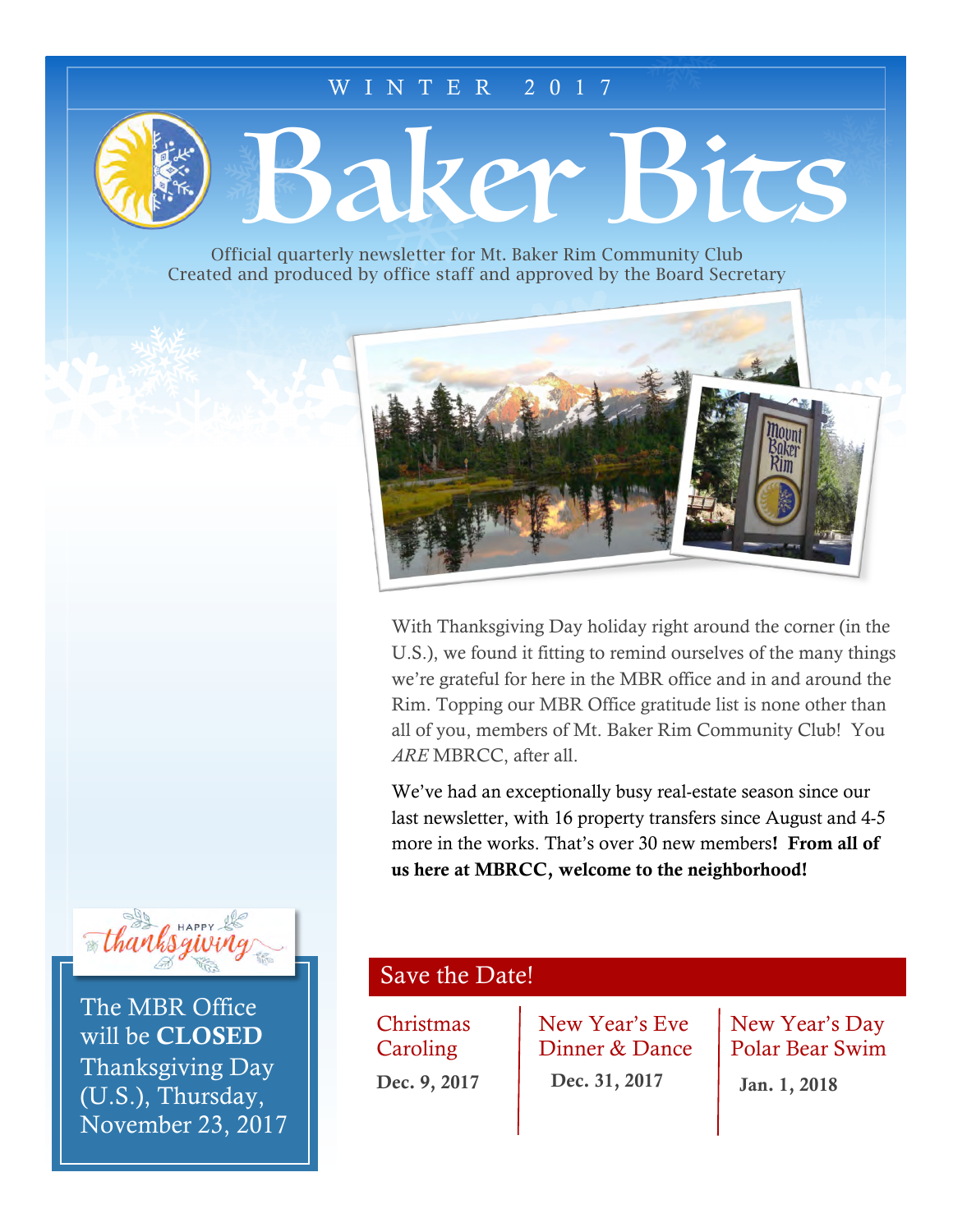#### BAKER BITS NEWSLETTER



# Spooktacular Halloween 2017

Great turnout, fabulous costumes, nice weather, and spirited clubhouse decorations made Halloween 2017 in the Rim one to remember. No tricks and all treats!

Thanks to the volunteers who decorated the clubhouse and created the candy map to guide trick-ortreaters. Most of all, thanks to all the brave, door-answering, candy-dishing members who signed up to stay home and help fill the bags of 30-plus trickor-treaters.